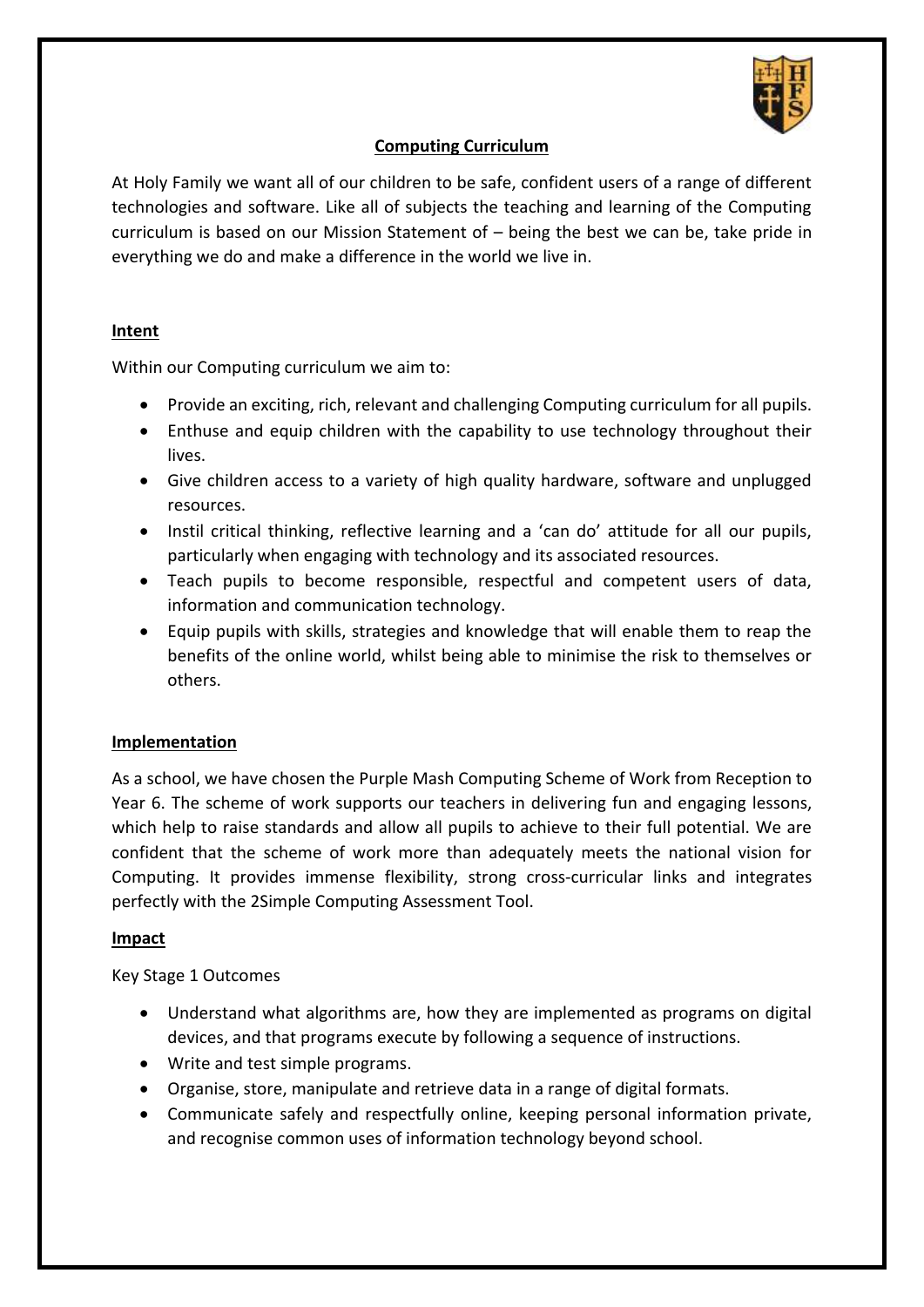

Key Stage 2 Outcomes

- Design and write programs that accomplish specific goals, including controlling or simulating physical systems; solve problems by decomposing them into smaller parts.
- Describe how Internet search engines find and store data; use search engines effectively; be discerning in evaluating digital content; respect individuals and intellectual property; use technology responsibly, securely and safely.
- Use sequence, selection and repetition in programs; work with variables and various forms of input and output; generate appropriate inputs and predicted outputs to test programs.
- Select, use and combine a variety of software (including internet services) on a range of digital devices to accomplish given goals, including collecting, analysing, evaluating and presenting data and information.
- Use logical reasoning to explain how a simple algorithm works and to detect and correct errors in algorithms and programs.
- Understand computer networks including the internet; how they can provide multiple services, such as the worldwide web; and the opportunities they offer for communication and collaboration.



I love Computing – I really enjoyed programming a fish to move!

Arham Yr 5